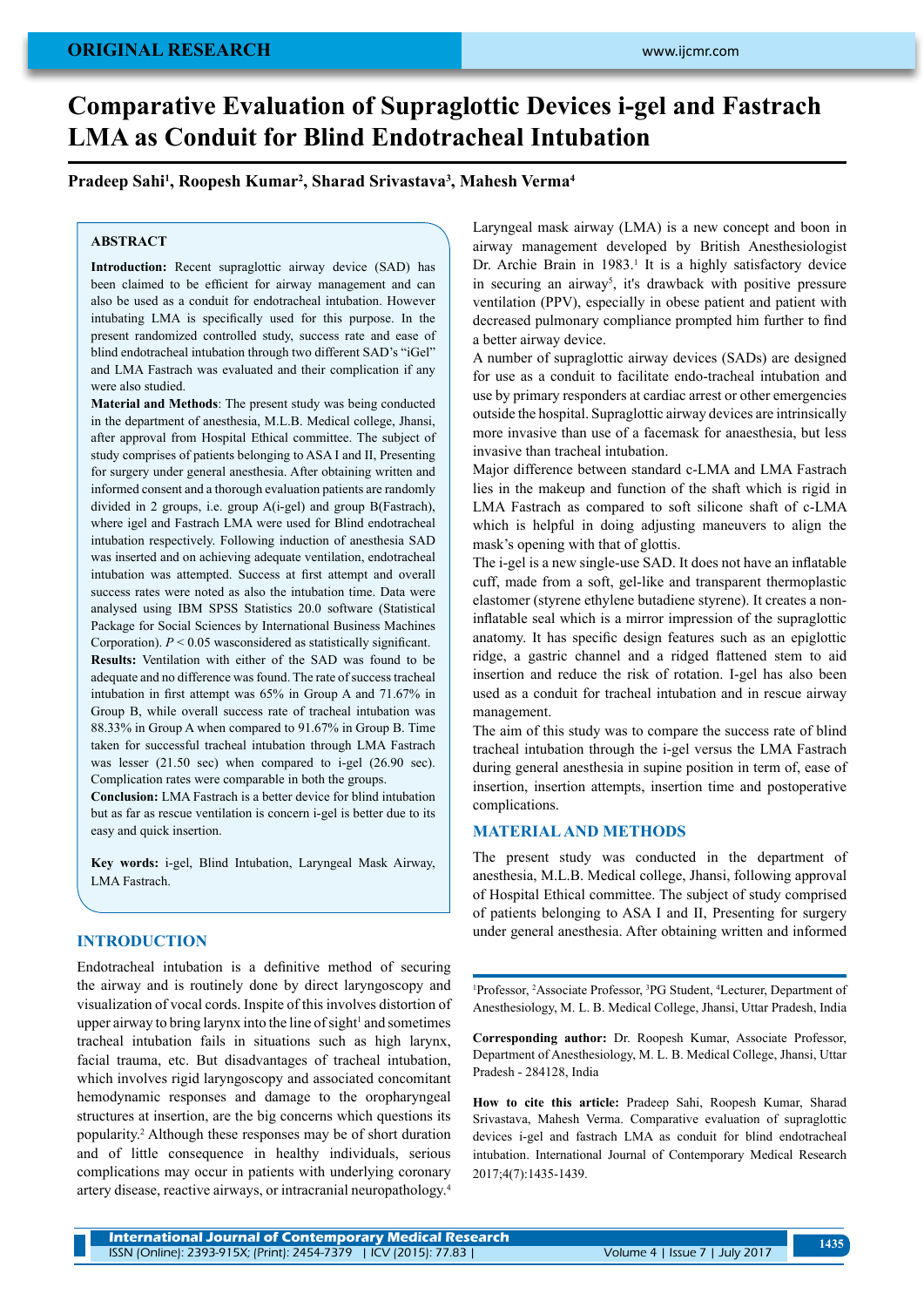consent and a thorough evaluation patients between 20 –65 yrs of age and weighing 35–70 kg were randomly allocated to 2 groups, i.e. group A and group B, where igel and Fastrach LMA were used for Blind endotracheal intubation respectively. ASA Grade III and IV, Anticipated difficult airway, Pregnant women, Patients with risk of hiatus hernia, Oro-pharyngeal pathology, Lung diseases associated with low compliance/high airway resistance, Cardiovascular disorders and Patients with anticipated full stomach were excluded.

Patients under study were divided into two groups as follows:-**Group-A** Patients whose airway was managed with i-Gel.

**Group-B** Patients whose airway was managed with Fastrach LMA.

All patients were instructed to remain fasting for 8 hours prior to surgery and medicated night before surgery with Tab. Alprazolam 0.25mg and Tab. Ranitidine 150mg.

Intravenous fluid (ringer lactate /normal saline) was started. A multichannel monitor showing pulse rate, Electrocardiography, Oxygen saturation, Non-invasive blood pressure and End-tidal carbon dioxide  $(EtCO<sub>2</sub>)$  was connected and base line reading was recorded. All patients of Group A and Group B were premedicated with Glycopyrrolate 0.2 mg, Midazolam 0.02 mg/ kg and Fentanyl 2 μg/kg IV. Preoxygenation was done for 5 min and induced with Injection propofol 2 mg/kg IV in slow incremental dose till the loss of verbal command and ease of mask ventilation was noted. After confirming adequate mask ventilation, Vecuronium 0.1 mg/kg I/V was administered to facilitate intubation. Once the jaw relaxation was achieved, Supraglottic device was inserted. The investigator had experience of blind intubation with LMA Fastrach and i-gel each before the study on patients which were not included in this study.

According to body weight of the patient i.e No-3 SAD for 35-50 Kgs and No-4 SAD 50-70 Kgs selection of size of the LMA Fastrach and the i-gel was done.

 For the lubrication of the SADs, water based lubricating jelly was applied on the dorsal surface of the device. Both SADs were introduced as per user guide provided by manufacturer. The i-gel was inserted in "sniffing morning air position" with flexion at neck and extension at atlanto-occipital joint, while the LMA Fastrach was inserted in neutral position. Adequate ventilation was confirmed by auscultation, chest movements and EtCO, waveforms. When there was an audible leak and ventilation was not adequate, while ventilating with an inspiratory pressure of 20 cm  $H_2O$ , different maneuver causing change in depth of insertion was performed. Use of different size of SAD was attempted if required.

The cuff was then inflated with upto 20 ml of air for size 3 and 30 ml of air for size 4 Fastrach LMA. After connecting to the Bain circuit, lungs were manually ventilated to check for an effective airway. Correct placement of SAD was confirmed by bilateral air entry and capnography

Time required for insertion of device was taken from removal of the facemask to the time where adequate ventilation was established through SAD with auscultatory and capnographic confirmation.

Silicon reinforced endotracheal tubes (ETT) were used for blind tracheal intubation in both the groups. Endotracheal Tube was lubricated with lubricating jelly(water-based) and checked

for passage through device prior to insertion. Size 7.0/7.5 mm internal diameter (ID) ETT will be used in patients weighing > 50 kg and 6.0 mm ID ETT for patients  $<$  50 kg.

In group A, ETT was rotated 90° counter-clockwise during insertion which was used earlier by Halwagi et al<sup>6</sup> and found increase in success rate, so it was used in our study. If the resistance was felt during insertion of ETT, device was readjusted and stabilized at the point of maximum ventilation and chest expansion, and an assistant was asked to perform external laryngeal manipulation by applying backward pressure on thyroid cartilage had increased success rate of intubation and decrease the chances of impingement of bevel of ETT on glottic structures.

In group B, If resistance was encounter during insertion of tracheal tube, a standardised maneuver and algorithm was applied on the basis of the distance at which the resistance was felt, as recommended by manufacturer. Chandy's Maneuver increase rate of ET tube insertion. If no resistance was felt during insertion of tracheal tube, it was advanced fully into the ILMA. Intubation was consider successful, if adequate ventilation produced a chest rise and a capnographic waveform. Time required for blind endotracheal intubation was defined from disconnection of the breathing circuit from SAD to auscultatory and capnographic confirmation of the tracheal intubation and SAD was then removed.

In both groups, three attempts at device insertion and intubation were allowed with proper preoxygenation before each attempt. Attempt of Intubation was only be allowed if appropriate ventilation was obtained through SAD. If blind tracheal intubation through the SAD was not successful, it was performed by direct laryngoscopy and it was considered as a failure and duly recorded.

Anaesthesia was maintained with nitrous oxide and oxygen (66:33), isoflurane and incremental doses of vecuronium using  $O_2$  and N<sub>2</sub>O in ratio of 1:2 and Isoflurane. After completion of surgery, the residual neuromuscular blockade reversal was achieved with neostigmine (50 microgram/kg) and glycopyrrolate (10 microgram/kg).

During postoperative period and upto 24 h patients were evaluated for any adverse event or postoperative complaints such as sore throat, pain on swallowing and hoarseness and treated accordingly if required.

To evaluate a 10% difference in first attempt success rate in ETT insertion between devices with a type-1 error of 0.05 and a power of 90%, sample size was estimated and 60 patients in each group were included to allow for potential drop outs.

### **Statisticalanalysis**

We analysed distributed data by using *t*-test, and categorical data by Chi-square test. Continuous data were recorded as mean and standard deviation, whereas categorical data were recorded as number of patients and percentage which was analysed using IBM SPSS statistics 20.0 software. *P* < 0.05 was considered statistically significant.

# **Results**

Out of 174 patients, 45 were excluded and 9 didn't give informed consent, remaining 120 were randomly divided into two group of 60 each. Demographic data are similar and comparable in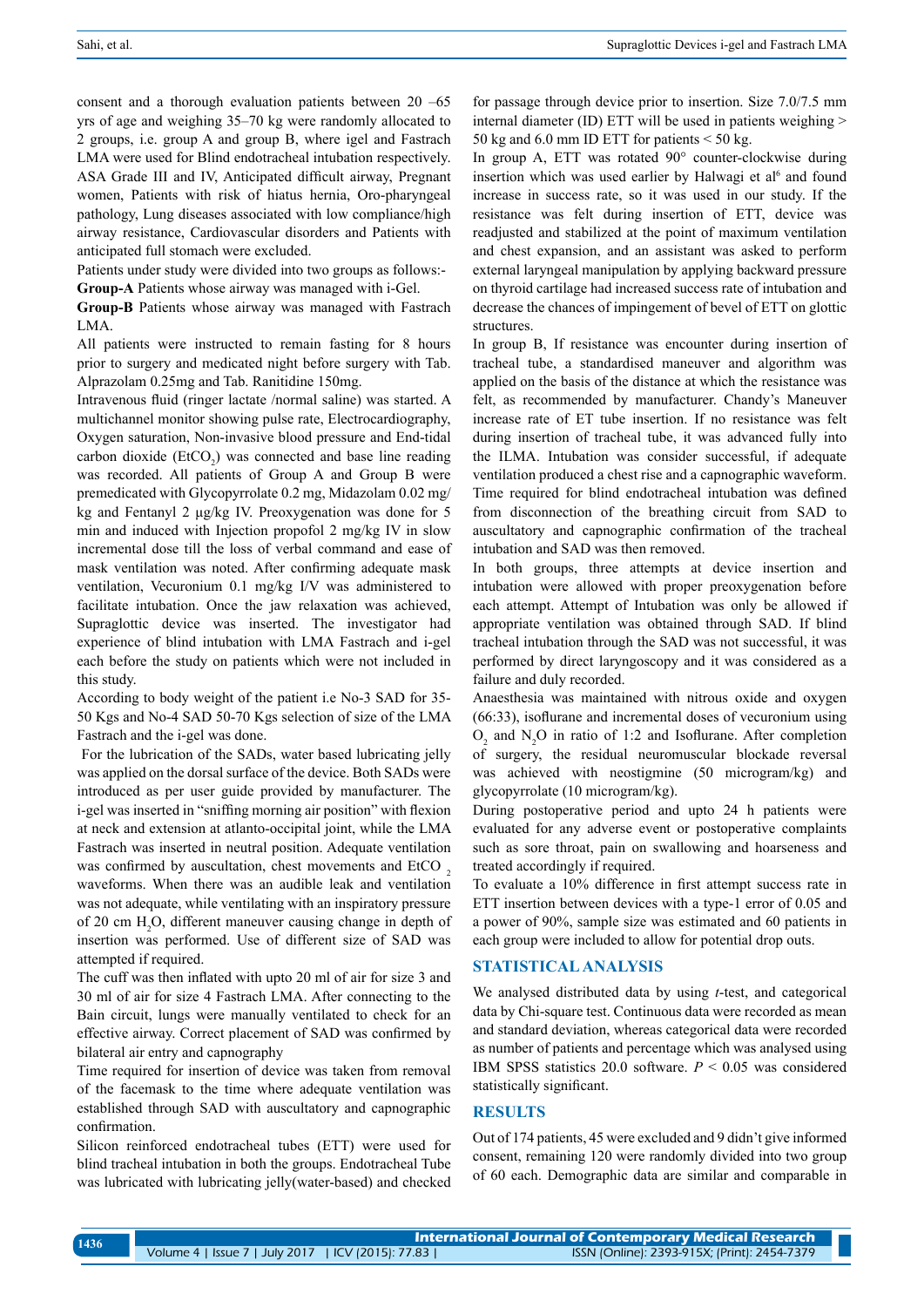| <b>Variables</b>                     | <b>Group A</b>          | <b>Group B</b>       | P Value |  |  |
|--------------------------------------|-------------------------|----------------------|---------|--|--|
| Sex (M/F)                            | 24/37                   | 27/33                | 0.712   |  |  |
| Age (years) Mean $\pm$ S.D           | $31.917 \pm 10.247$ yrs | $30.867 + 8.460$ yrs | 0.542   |  |  |
| Weight (Kg) Mean $\pm$ S.D           | 0.384                   |                      |         |  |  |
| Table 1: Demographic characteristics |                         |                      |         |  |  |

| <b>SAD</b> detail                                  | <b>Group A</b>        |               | <b>Group B</b> |       |                       |               |  |
|----------------------------------------------------|-----------------------|---------------|----------------|-------|-----------------------|---------------|--|
|                                                    | <b>No. of Patient</b> | $\frac{0}{0}$ |                |       | <b>No. of Patient</b> | $\frac{6}{6}$ |  |
| <b>SAD</b> Insertion                               |                       |               |                |       |                       |               |  |
| First attempt                                      | 50                    |               | 83.3%          |       | 39                    | 65%           |  |
| Second attempt                                     | $\mathbf{r}$          | 11.7%         | 16             |       |                       | 26.7%         |  |
| Third attempt                                      | 3                     | $5\%$         |                |       |                       | 8.3%          |  |
| Failed                                             | $\mathbf{0}$          | $0\%$         |                |       | $\mathbf{0}$          | $0\%$         |  |
| <b>Total</b>                                       | 60                    | 100%          |                | 60    |                       | 100%          |  |
| <b>Time of insertion</b>                           | Mean                  | S.D           | Mean           |       | S.D                   | P value       |  |
| First attempt                                      | 18.500                | $+1.212$      | 29.641         |       | $+1.063$              | < 0.0001      |  |
| Second attempt                                     | 27.857                | $+2.478$      | 41.125         |       | ±1.586                | < 0.0001      |  |
| Third attempt                                      | 42.333                | $+2.517$      |                | 50.6  | $+1.516$              | 0.0010        |  |
| Over all                                           | 20.850                | $+5.965$      |                | 34.45 | $+7.141$              | < 0.0001      |  |
| <b>Table-2:</b> Details of Airway device insertion |                       |               |                |       |                       |               |  |

| <b>ETT</b> detail                         | <b>Group A</b> |               |        | <b>Group B</b> |           |  |          |  |
|-------------------------------------------|----------------|---------------|--------|----------------|-----------|--|----------|--|
|                                           | No. of Pt      | $\frac{0}{0}$ |        |                | No. of Pt |  | $\%$     |  |
| <b>ETT</b> Insertion                      |                |               |        |                |           |  |          |  |
| First attempt                             | 39             | 65.00%        |        | 43             |           |  | 71.67%   |  |
| Second attempt                            | 8              | 13.33%        |        | 8              |           |  | 13.33%   |  |
| Third attempt                             | 6              |               | 10.00% |                | 4         |  | 6.67%    |  |
| Failed                                    | ┑              | 11.67%        |        | 5              |           |  | 8.33%    |  |
| <b>Total</b>                              | 60             |               | 100%   |                | 60        |  | 100%     |  |
| Time for insertion                        | Mean           | S.D           |        | Mean           | S.D       |  | P value  |  |
| First attempt                             | 23.000         | $+1.433$      |        | 18.953         | $+0.925$  |  | < 0.0001 |  |
| Second attempt                            | 32.375         | $+2.446$      |        | 27.750         | $+1.389$  |  | 0.0004   |  |
| Third attempt                             | 45.000         | $+2.000$      |        | 36.500         | $+2.517$  |  | 0.0003   |  |
| Over all                                  | 26.906         | $+7.517$      |        | 21.509         | $+5.374$  |  | < 0.0001 |  |
| <b>Table-3:</b> Details of ETT Insertsion |                |               |        |                |           |  |          |  |

| S. No                                           | <b>Morbidity</b>    | <b>Group A</b> |        | <b>Group B</b> |        |
|-------------------------------------------------|---------------------|----------------|--------|----------------|--------|
|                                                 | Laryngospasm        |                | $0\%$  |                | $0\%$  |
| 2.                                              | Sore throat         | 11             | 18.33% | 14             | 23.33% |
| 3.                                              | Hoarsness of voice  | 8              | 13.33% | 10             | 16.67% |
| 4.                                              | Trauma to airway    | 2              | 3.33%  | $\mathcal{R}$  | 5%     |
| 5.                                              | Nausea and Vomiting | 15             | 25%    | 19             | 31.67% |
| Table-4: Comparision of postoperative Morbidity |                     |                |        |                |        |

both groups in term of sex, age and weight [Table 1]. There was no difference found in insertion of SAD and ventilation through SADs between the two groups, that is, i-gel

and ILMA. With the first attempt of SAD insertion, the successful ventilation rate was 83.3% in A group and 65% in B group with a time of insertion in first attempt was  $18.5 \pm 1.212$  for group A and  $29.641 \pm 1.063$  for group B respectively. With the second and third attempts of SAD insertion, the successful ventilation rate was 100% in both the groups. Total time to achieve successful ventilation with SAD was shorter in group A [Table 2]. With the first attempt, blind tracheal intubation was successful in 65% cases (39patients) of A group and in 71.67% cases (43 patients) of group B. With the second attempt, blind tracheal intubation was successful in 78.33% cases (47 patients) of group A and 85% cases (51 patients) of group B. Time to achieve successful intubation through the SADs was  $23.00 \pm 1.433$  s in the group A when compared to 18.953+0.925 s in group B (*P* <0.0001) in first attempt while it was 26.906+7.517 s for group A and 21.509+ 5.374s for group B respectively [Table 3]. In regards to postoperative morbidities both groups were comparable [Table 4].

Demographic data were similar and comparable in both groups in term of sex, age and weight [Table 1]. In group A, insertion success rate was 83.3% for 1<sup>st</sup> attempt, 11.7% for 2<sup>nd</sup> attempt and 5% for 3rd attempt. In group B, insertion success rate was 65% for 1st attempt, 26.7% for 2nd attempt and 83% for 3rd attempt. Overall success rate was 100% in each group. There were no failed insertion of SAD were found in either group.

There was significant difference in time taken for insertion of SAD, more time required in group B in comparison to group A  $(p \le 0.001)$  in respect to number of attempts and overall time.

In group A, success rate of Endotracheal intubation through SAD was 65% in 1<sup>st</sup> attempt, 13.33% in 2<sup>nd</sup> attempt and 10% in 3<sup>rd</sup> attempt with 11.67% Failed intubation.

In group B, success rate of Endotracheal intubation through SAD was 71.67% in  $1<sup>st</sup>$  attempt, 13.33% in  $2<sup>nd</sup>$  attempt and 6.67% in 3rd attempt, with 8.33% of failed intubation.

Number of successful ET tube insertion on 1<sup>st</sup>, 2<sup>nd</sup> and 3<sup>rd</sup> attempts in both the groups were similar and comparable.

There was significant difference in time taken for endotracheal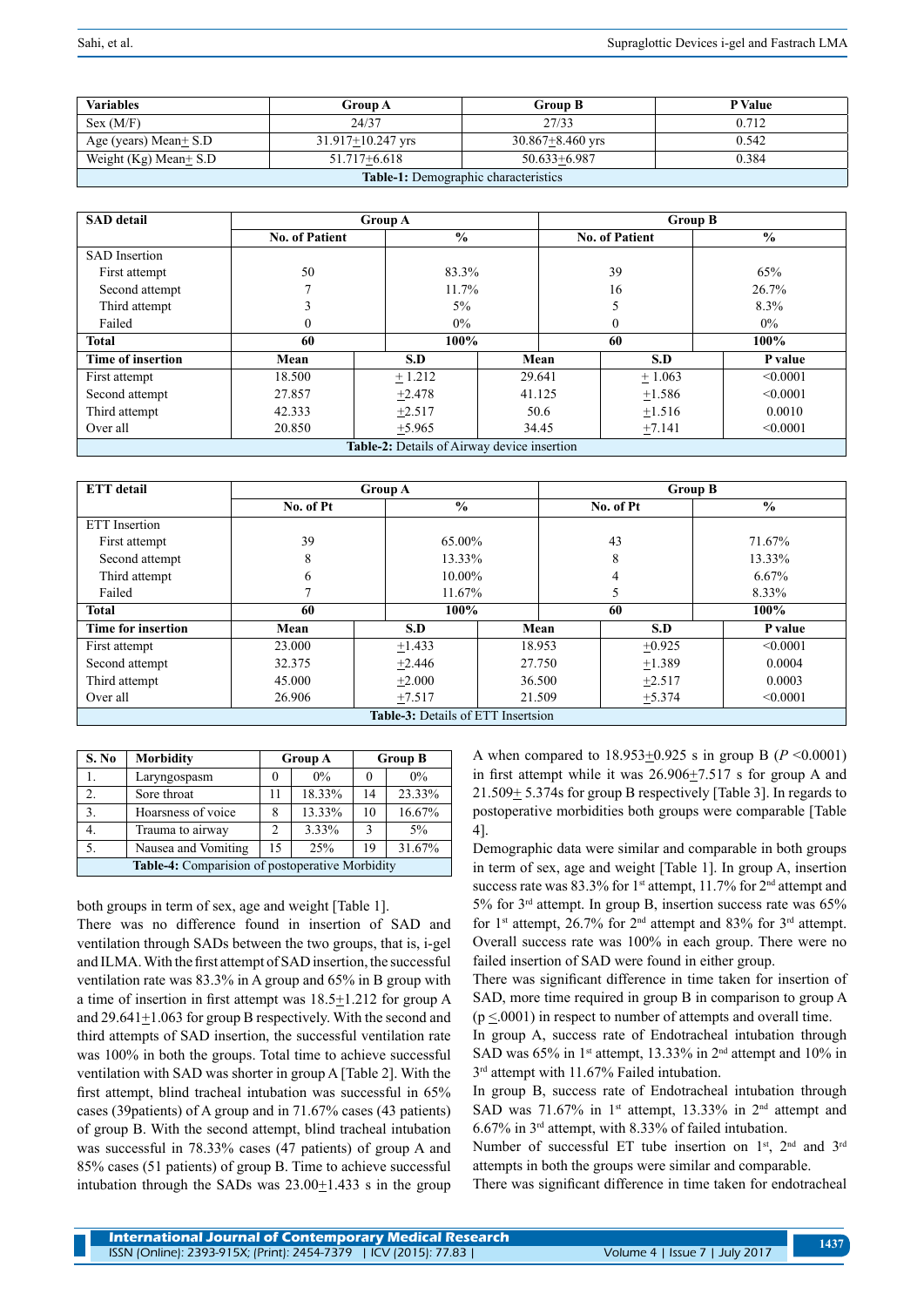intubation through SAD, more time required in group A in comparison to group B ( $p \le 0.0004$ ) for 1<sup>st</sup>, 2<sup>nd</sup> and 3<sup>rd</sup> attempt. The number of failed intubation through SAD in each group i.e 5 (8.33%) in group B and 7 (11.67%) in group A were excluded for further studies and comparison (table-3).

#### **Inference**

Incidence of laryngospasm was 0% in both groups. Incidence of sore throat was more in group B i.e 23.33% (14/60) compared to 18.33% (11/60) in group A. Hoarseness of voice was more in group B i.e 16.67% (10/60) compared to 13.33% (8/60) in group A. Trauma to airway was more in group B i.e 5% (5/60) compared to 3.33% (2/60) in group A. Nausea and Vomiting was more in group B i.e 31.67% (19/60) compared to 25% (15/60) in group A. Overall post-operative morbidities were found to be comparable and insignificant.

#### **Discussion**

In present study insertion success rate in group A was 83.3% for the 1st attempt while in Group B, it was  $65\%$  for the 1<sup>st</sup> attempt. There was no failed insertion in either group. Overall success rate of insertion of supraglottic devices and adequate ventilation in both the groups was 100% which was similar to various previously conducted studies.3,6,7,9 The difference in results of present study to that was conducted by Halgawi A,et al<sup>6</sup> 2012, Kapoor S et al<sup>3</sup> 2014 and G. Bhandari et al 2013<sup>7</sup> which was might be due to anatomical variation of airway to the size of SAD in this region and less familiarity with LMA Fastrach than i-gel during the present study. And was found to similar to that conducted by Sastre et al  $(2012)^9$  Time taken in one, two, three attempts and overall time both groups shows significant statistical difference which coincides to the result of Sastre et al (2012)<sup>9</sup>, Halgawi A,et al<sup>6</sup> 2012, Kapoor S et al<sup>3</sup> 2014 and G. Bhandari et al 2013.<sup>7</sup> This difference of time is probably due to i-gel structure, which has non-inflatable seal that is a mirror impression of the supra-glottic anatomy.

As far as intubation through SADs is concerned, Fastrach provided better intubating conditions with a high  $1<sup>st</sup>$  attempt success rate (71.67%) as compared to that of i-gel(65%). The overall success rate was also higher with group B (91.6%) than group A (88.33%) which coincides with the results of Kapoor S et al<sup>3</sup> 2014, Halwagi et al. (2012)<sup>[6]</sup> and Sastre et al.  $(2012)$ <sup>9</sup> noticed higher success rate of blind tracheal intubation with ILMA. This could be due to design of fastrach which is especially mend for endotracheal intubation than igel which is a supraglottic device, can be used as a conduit for intubation and a "V" shaped tracheal tube guiding ramp in LMA Fastrach that centralizes the ET Tube towards the glottic aperture as the ET Tube emerges from the metal shaft and guides it anteriorly to reduce the risk of arytenoids trauma and oesophageal placement<sup>13</sup> and the presence of the handle in LMA Fastrach which resulted in stabilization and manipulations which could not be done in i-gel. So in group A, external manipulation of the larynx needed to be done. Therefore when first attempt of blind intubation was unsuccessful in group A, stabilization of i-gel at the point of maximum chest expansion by readjustment was done and took the help of an assistant to apply external laryngeal pressure. This resulted in better overall success rate of ET tube insertion through i-gel (88.67%) as compared to studies by Halwagi et.al<sup>6</sup> (73%), Kapoor S et al<sup>3</sup> (82%), Bhandari et al

 $2013^7$  (77.5%) and Sastre et.al<sup>9</sup> (40%). In group B, ET tube was inserted with reverse orientation<sup>10-12</sup> as this method resulted in higher success rate in various studies.<sup>10-12</sup> It optimizes the ET tube with the angle of trachea resulting in better first-attempt success rate of ET tube insertion.

Time taken for Endotracheal intubation by Fastrach LMA was 18.953+0.925 seconds (mean±SD) for one attempt with overall mean of 21.509<sup>+</sup>5.374 seconds (mean ESD) while that of igel was  $23.00 \pm 1.433$  seconds (mean $\pm$ SD) for one attempt with overall mean of 26.906+7.517 seconds (mean±SD). Showing that intubation through Fastrach LMA took lesser time than i-gel, which is found to be statistically highly significant( $p<0.0001$ ) and are in agreement to Kapoor S et al<sup>3</sup> 2014, Halwagi et al.  $(2012)^6$  and Sastre et al.  $(2012)^9$  less time taken in intubation through fastrach. On the contrary Bhandari et al 20137 showed lesser time with i-gel as compare to fastrach LMA group, which they attribute to use of i-gel regularly.

However, 8.33% patients in group B and 11.33% in group A failed to be intubated during the study, requiing laryngoscopic intubation, and was thus excluded from further study and comparison. This failure was found more during initial stage might be due to less familiarity to SADs as conduit for endotracheal intubation.

In present study hemodynamic changes were comparable as is showed by insignificant statistical difference during induction, SAD insertion, intubation and throughout the surgery.

Incidence of nausea and vomiting was high in both groups as compare to other morbidity, but was comparable and found to be insignificant. This high incidence of nausea was due to anesthetic drugs, inhalational agents, long duration of surgery. Incidence of post-operative morbidities are comparable and in agreement with Keijzer et al<sup>8</sup> (2009), Sastre et al  $(2012)^9$ , Halgawi A, et al<sup>6</sup> 2012, Kapoor S et al<sup>3</sup> 2014 and G. Bhandari et al 2013.7

The use of wire reinforced tubes would have resulted in better success rate as used in present study, but conventional PVC tubes are readily available and cheaper. However, in LMA Fastrach, there was no difference in successful blind tracheal intubation with conventional tracheal tube and silicon wire reinforced tracheal tube in studies conducted by Lu et al.<sup>11</sup> and Kundra et al*.* <sup>14</sup> but in case of i-gel further studies are required.

It can therefore be inferred that both Fastrach LMA and i-gel are suitable devices to be used as conduit to endotracheal intubation particularly in susceptible patients where hemodynamic disturbances during intubation are not required. I-gel seems to have an edge over fastrach due to its ease of insertion, intubation and cost effectiveness.

#### **Conclusion**

It can therefore be concluded that both Fastrach LMA and i-gel are suitable devices to be used for ventilation and also as conduit to endotracheal intubation particularly in susceptible patients where hemodynamic disturbances during intubation are not required. I-gel seems to have an edge over fastrach due to its ease of insertion, intubation and cost effectiveness.

# **REFERENCES**

1. Brain AI, Verghese C, Addy EV, Kapila A. The intubating laryngeal mask. I: Development of a new device for intubation of the trachea. Br J Anaesth. 1997;79:699-703.